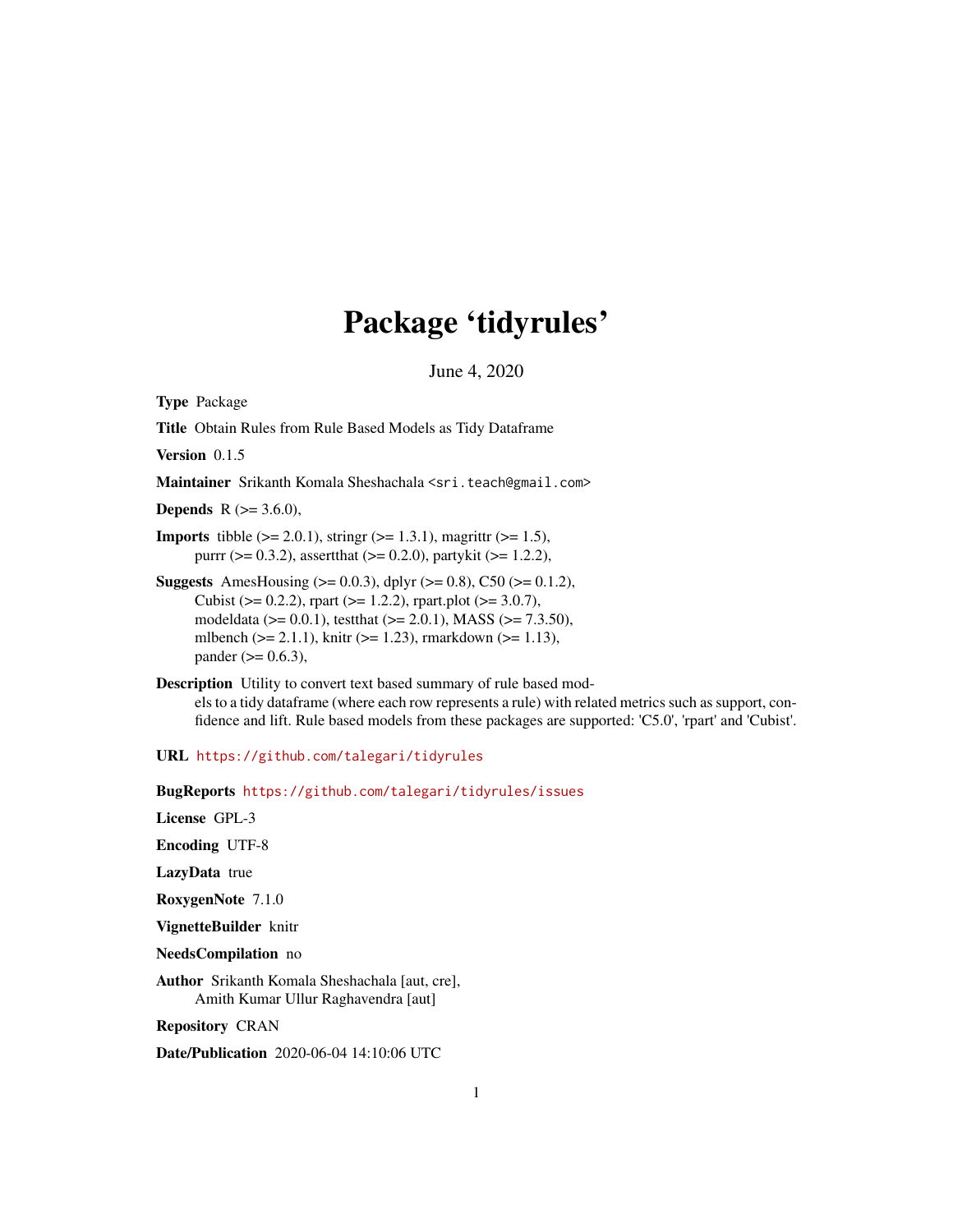# <span id="page-1-0"></span>R topics documented:

| $package\_tidyrules \ldots \ldots \ldots \ldots \ldots \ldots \ldots \ldots \ldots \ldots \ldots \ldots$ | -3             |
|----------------------------------------------------------------------------------------------------------|----------------|
|                                                                                                          | -3             |
|                                                                                                          | $\overline{4}$ |
|                                                                                                          | $\overline{4}$ |
|                                                                                                          | - 5            |
|                                                                                                          | 5              |
|                                                                                                          | 6              |
|                                                                                                          | -7             |
|                                                                                                          | $\overline{7}$ |
|                                                                                                          | - 8            |
|                                                                                                          | - 9            |
|                                                                                                          |                |
|                                                                                                          |                |
|                                                                                                          |                |
|                                                                                                          |                |

#### **Index** [13](#page-12-0)

addBackquotes *Add backquotes*

# Description

(vectorized) Add backquotes when a string has a space in it

# Usage

```
addBackquotes(string)
```
# Arguments

string character vector

# Value

character vector

# Examples

tidyrules:::addBackquotes(c("ab", "a b"))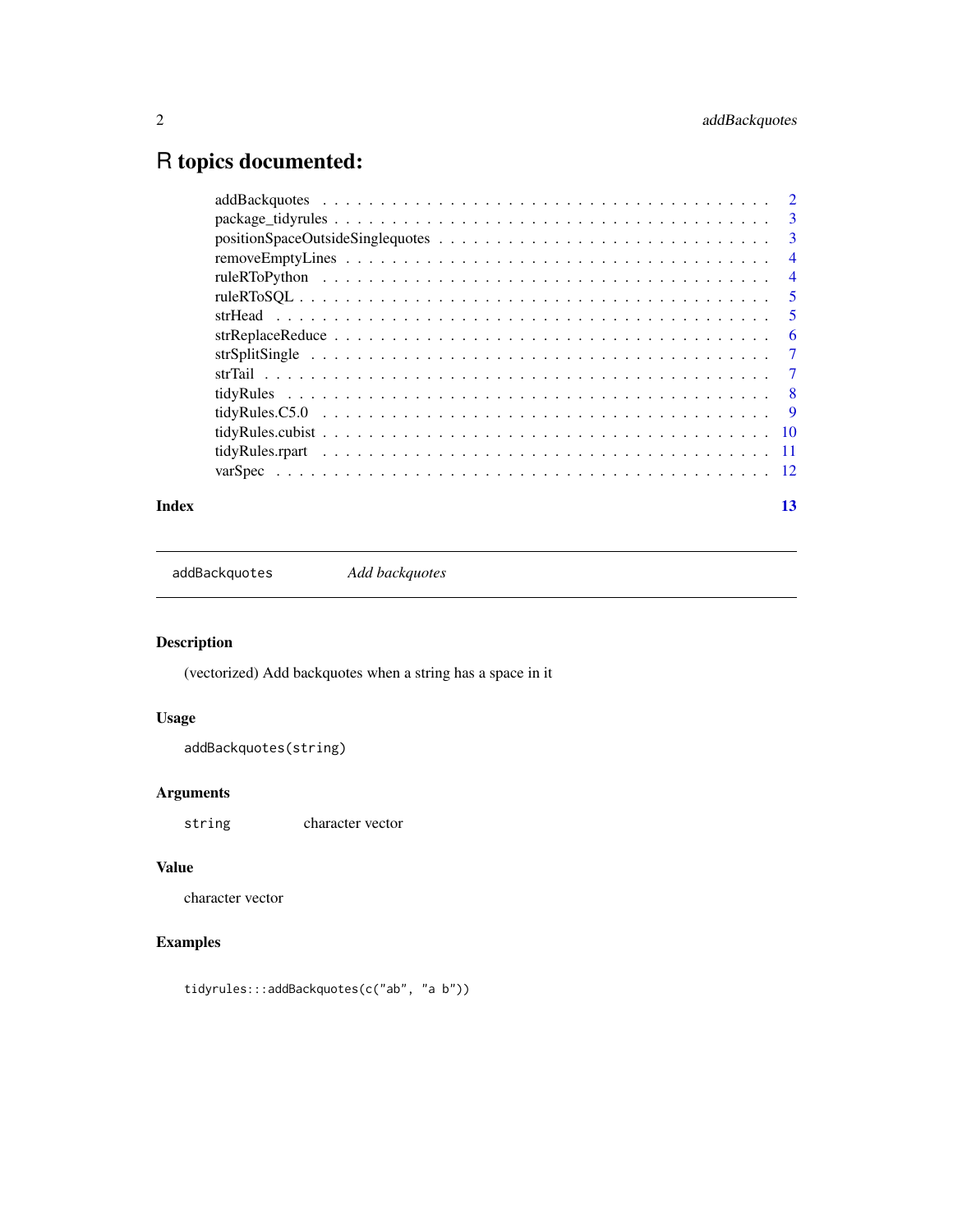<span id="page-2-0"></span>package\_tidyrules *About 'tidyrules' package*

#### Description

Obtain rules as tidy dataframes

#### Author(s)

Maintainer: Srikanth Komala Sheshachala <sri.teach@gmail.com> Authors:

• Amith Kumar Ullur Raghavendra <amith54@gmail.com>

# See Also

Useful links:

- <https://github.com/talegari/tidyrules>
- Report bugs at <https://github.com/talegari/tidyrules/issues>

#### positionSpaceOutsideSinglequotes

*Position of space outside single quotes*

#### Description

(vectorised) Detect the position of space in a string not within a pair of single quotes

#### Usage

```
positionSpaceOutsideSinglequotes(string)
```
#### Arguments

string A chracter vector

#### Value

A integer vector of positions

# Examples

tidyrules:::positionSpaceOutsideSinglequotes(c("hello", "hel' 'o "))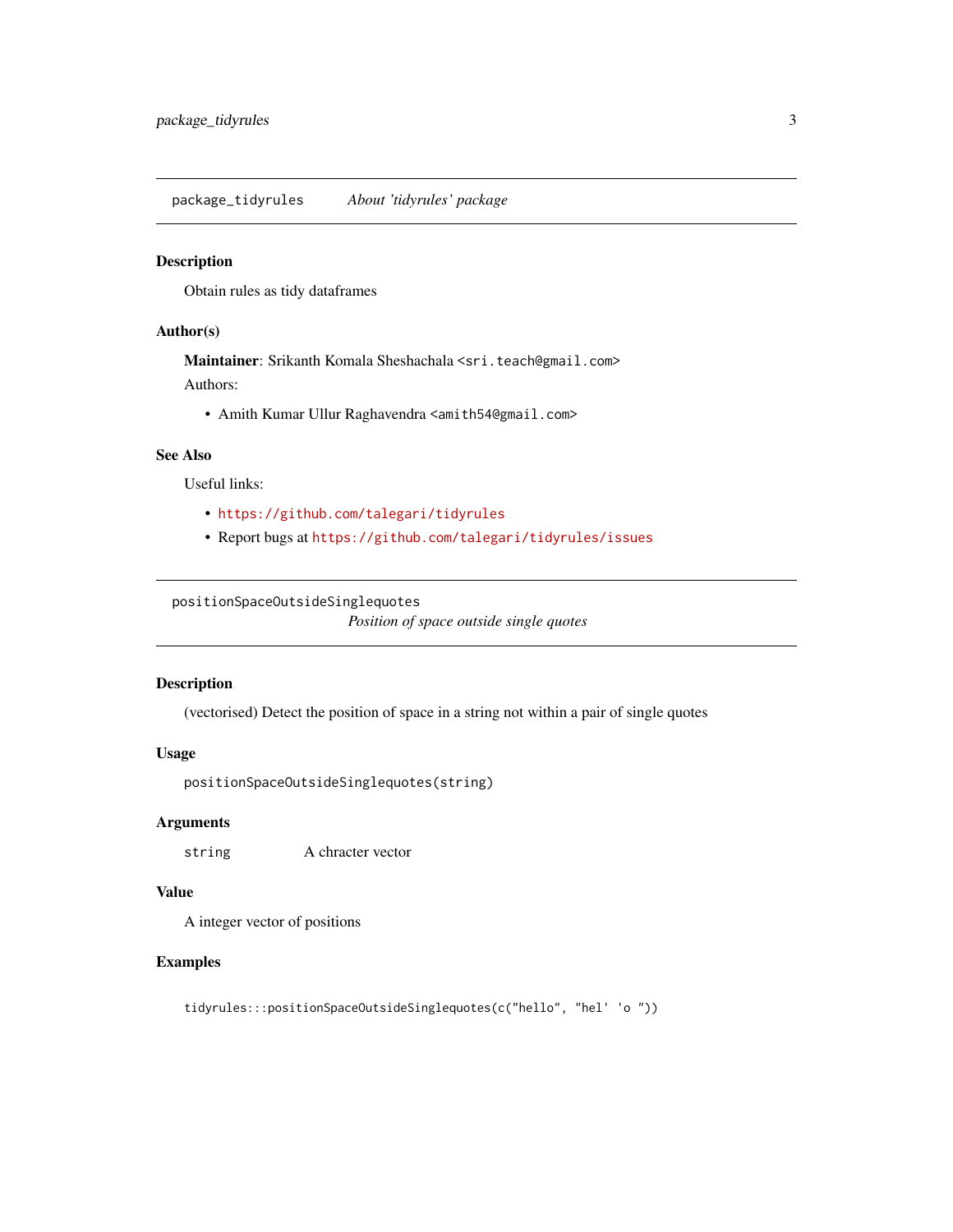<span id="page-3-0"></span>removeEmptyLines *Remove empty lines*

# Description

Remove empty strings from a character vector

# Usage

```
removeEmptyLines(strings)
```
#### Arguments

strings A character vector

#### Value

A character vector

# Examples

tidyrules:::removeEmptyLines(c("abc", "", "d"))

ruleRToPython *Convert a R parsable rule to python parsable rule*

# Description

Expected to be passed to 'pd.query' method of pandas dataframe

#### Usage

```
ruleRToPython(rule)
```
# Arguments

rule (chr vector) R parsable rule(s)

# Value

(chr vector) Python parsable rule(s)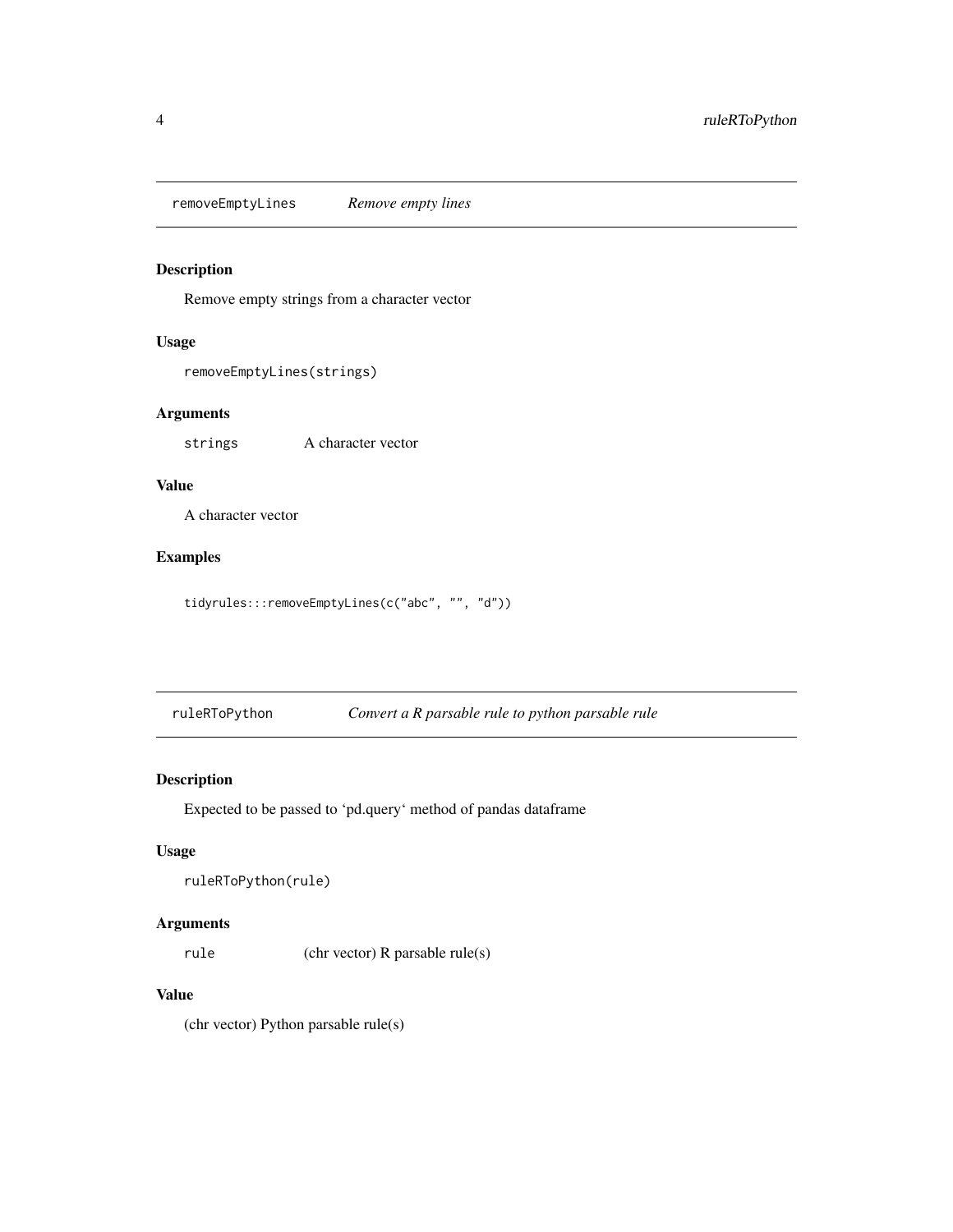<span id="page-4-0"></span>

#### Description

Expected to be passed after SQL 'WHERE' clause

### Usage

ruleRToSQL(rule)

# Arguments

rule (chr vector) R parsable rule(s)

# Value

(chr vector) SQL parsable rule(s) as a 'WHERE' clause

strHead *Vectorized semantic equivalent of 'head' for a string*

# Description

Picks the substring starting from the first character

# Usage

```
strHead(string, n)
```
#### Arguments

| string | string                         |
|--------|--------------------------------|
| n      | (integer) Number of characters |

# Details

'n' can be in the interval  $[-len + 1, len]$  (both ends inclusive)

#### Value

A string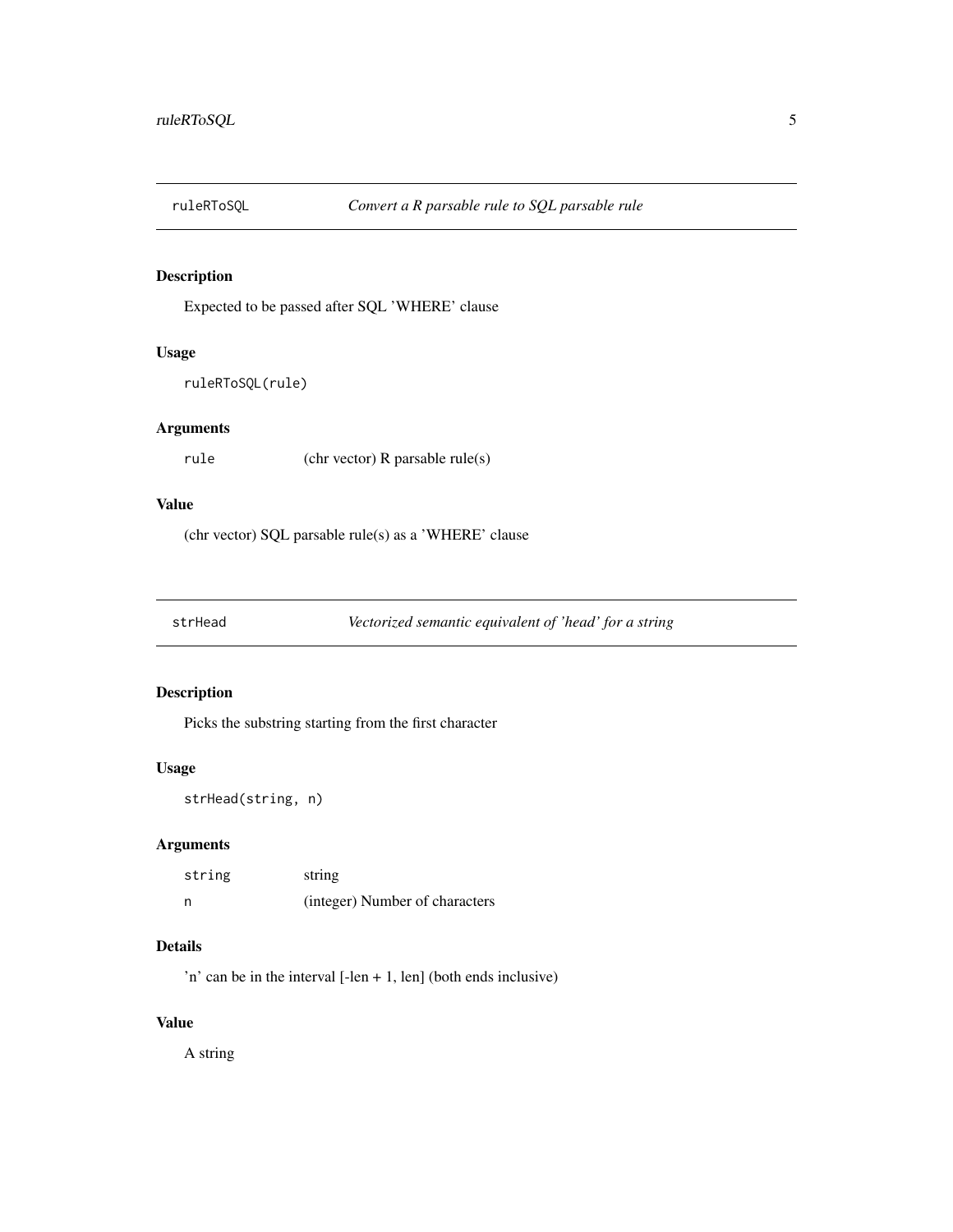# Examples

```
tidyrules:::strHead(c("string", "string2"), 2)
tidyrules:::strHead(c("string", "string2"), -1)
```
strReplaceReduce *Sequential string replace*

# Description

Sequential string replace via reduce

# Usage

strReplaceReduce(string, pattern, replacement)

# Arguments

| string      | string      |
|-------------|-------------|
| pattern     | pattern     |
| replacement | replacement |

## Value

character vector

# Examples

tidyrules:::strReplaceReduce("abcd", c("ab", "dc"), c("cd", "ab"))

<span id="page-5-0"></span>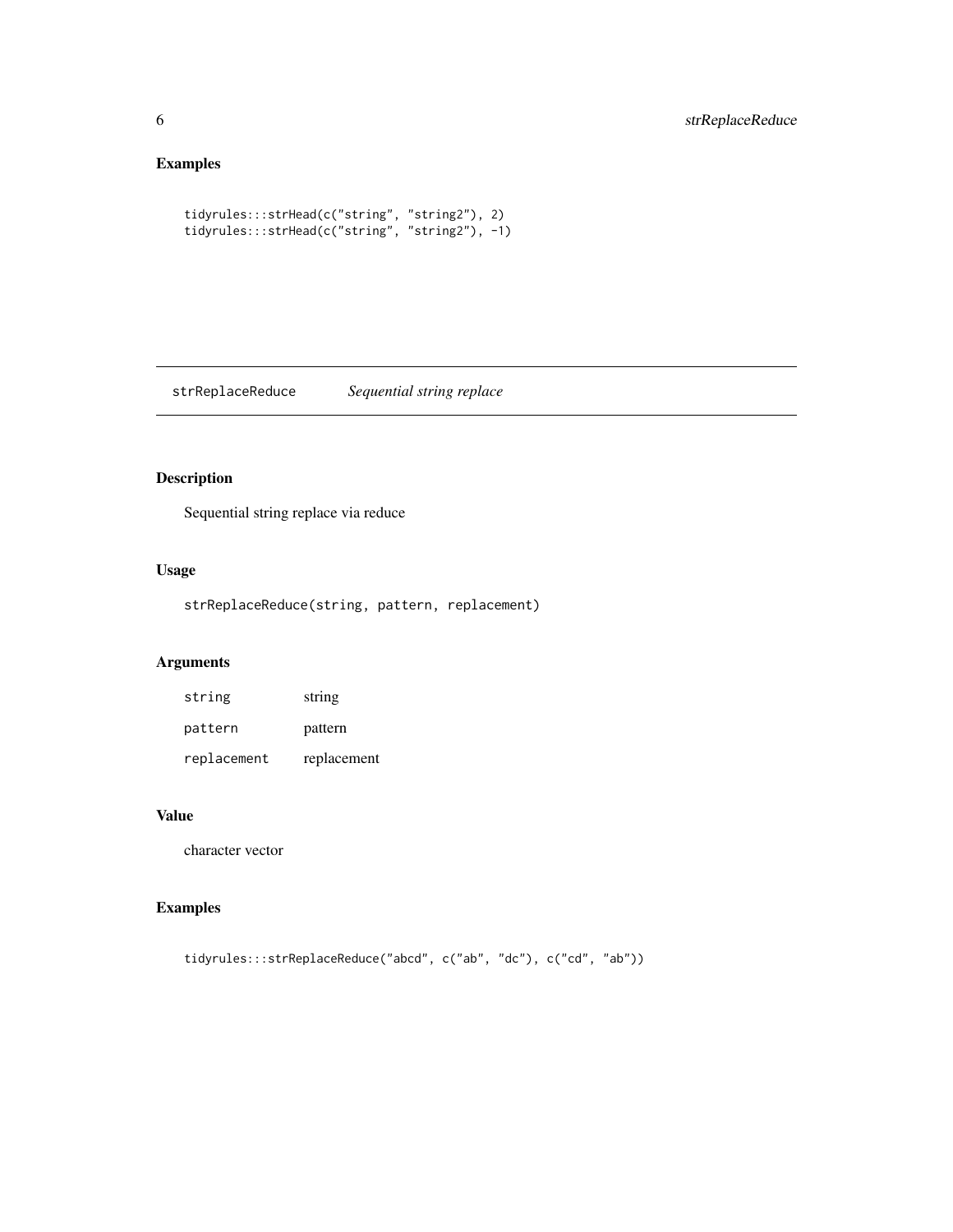<span id="page-6-0"></span>strSplitSingle *String split a string*

# Description

and return a character vector (not a list)

# Usage

```
strSplitSingle(string, pattern)
```
# Arguments

| string  | A string                             |
|---------|--------------------------------------|
| pattern | Passed as-is to 'stringr::str_split' |

#### Value

A character vector

# Examples

tidyrules:::strSplitSingle("abc,d", ",")

strTail *Vectorized semantic equivalent of tail for a string*

# Description

Picks the substring starting from the first character

# Usage

strTail(string, n)

# Arguments

| string | string                         |
|--------|--------------------------------|
| n      | (integer) Number of characters |

#### Details

'n' can be in the interval  $[-len + 1, len]$  (both ends inclusive)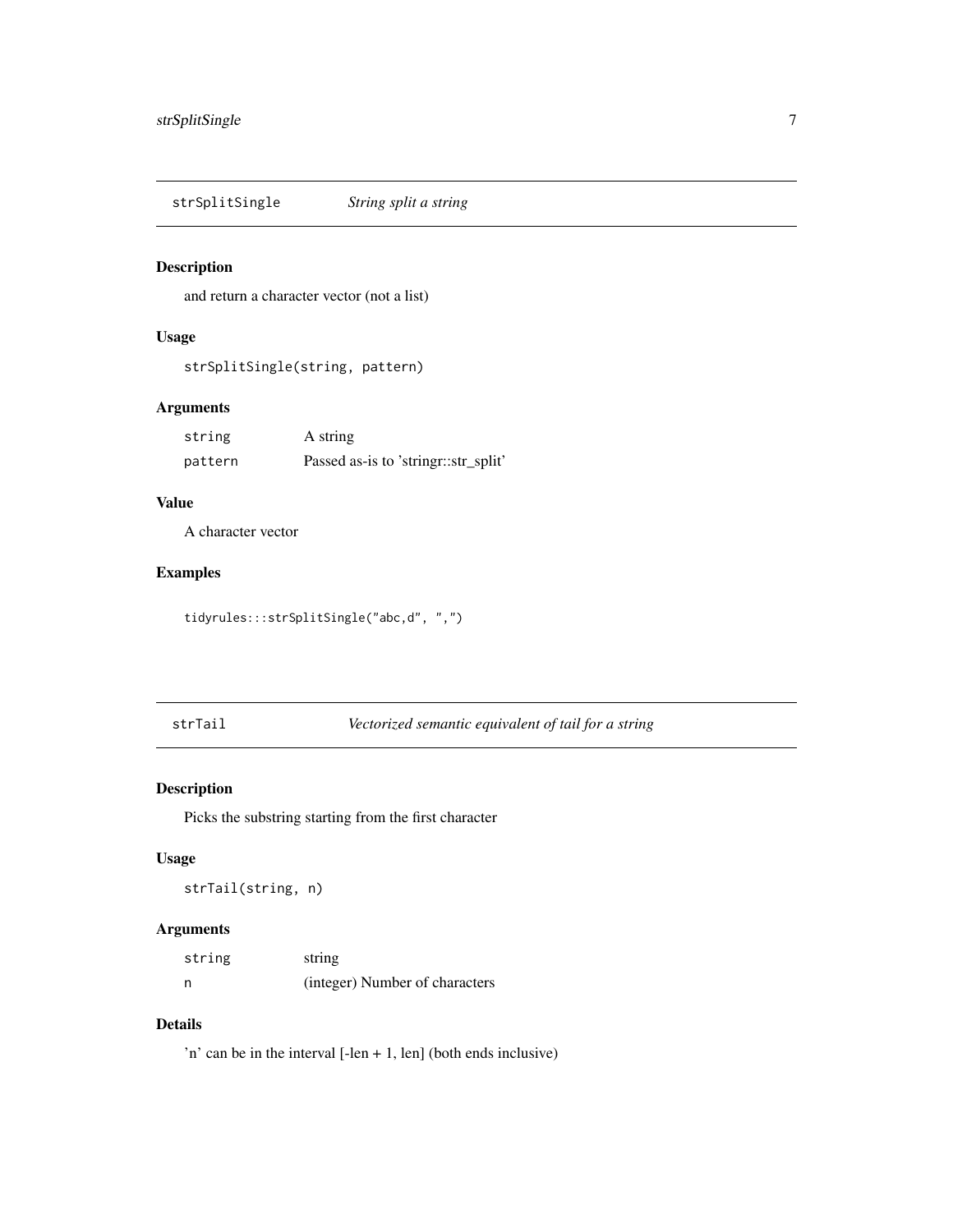#### Value

A string

# Examples

```
tidyrules:::strTail(c("string", "string2"), 2)
tidyrules:::strTail(c("string", "string2"), -1)
```
#### tidyRules *Obtain rules as a tidy tibble*

# Description

Each row corresponds to a rule. A rule can be copied into 'dplyr::filter' to filter the observations corresponding to a rule

#### Usage

```
tidyRules(object, col_classes = NULL, ...)
```
# Arguments

| object                  | Fitted model object with rules                                                                                                                                                                                                     |
|-------------------------|------------------------------------------------------------------------------------------------------------------------------------------------------------------------------------------------------------------------------------|
| col_classes             | Named list or a named character vector of column classes. Column names of the<br>data used for modeling form the names and the respective classes for the value.<br>One way of obtaining this is by running 'lapply(data, class)'. |
| $\cdot$ $\cdot$ $\cdot$ | Other arguments (currently unused)                                                                                                                                                                                                 |
|                         |                                                                                                                                                                                                                                    |

# Details

tidyRule supports these rule based models: C5, Cubist and rpart.

#### Value

A tibble where each row corresponds to a rule

#### Author(s)

Srikanth KS, <sri.teach@gmail.com>

<span id="page-7-0"></span>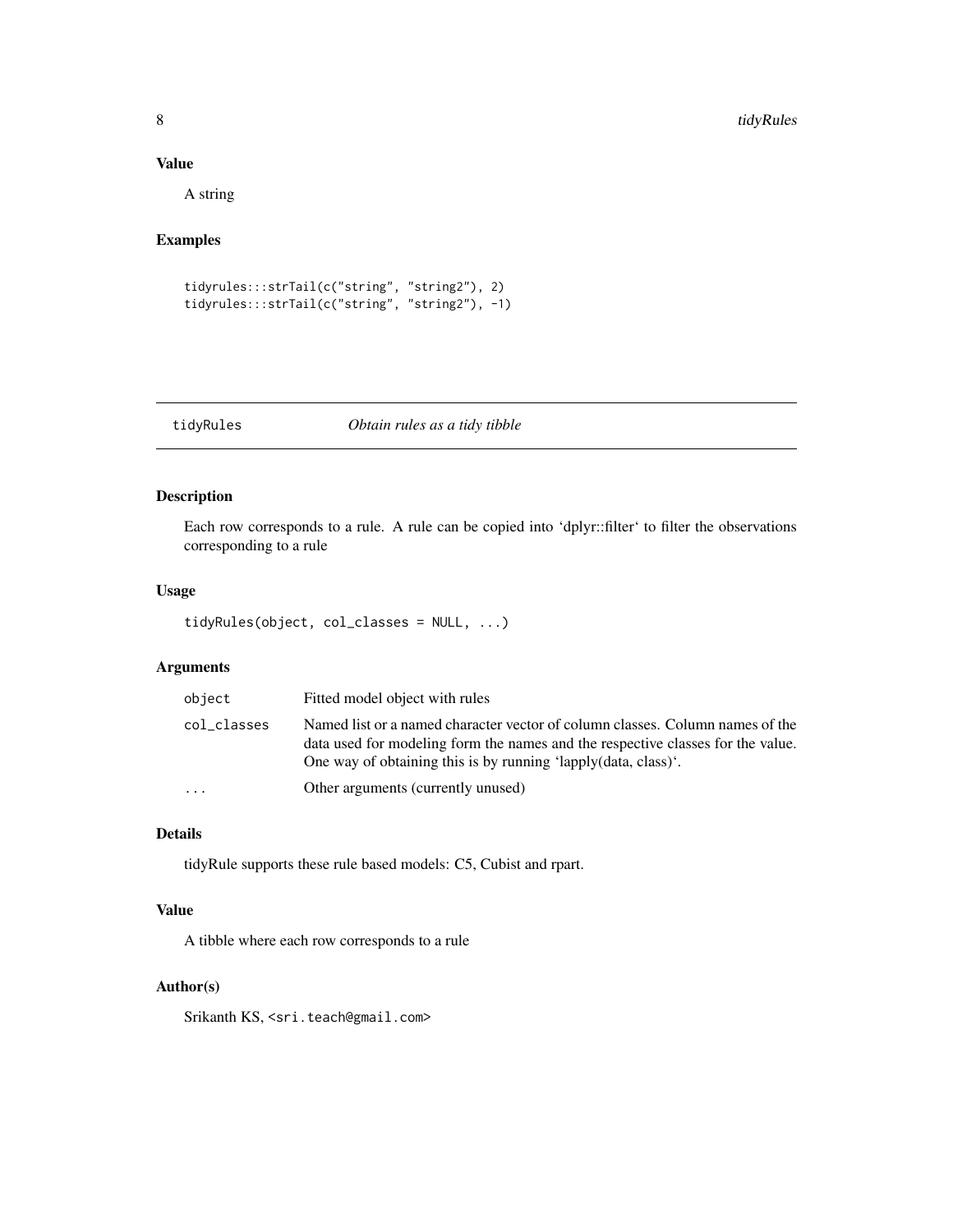<span id="page-8-0"></span>tidyRules.C5.0 *Obtain rules as a tidy tibble from a C5.0 model*

#### Description

Each row corresponds to a rule. A rule can be copied into 'dplyr::filter' to filter the observations corresponding to a rule

#### Usage

```
## S3 method for class 'C5.0'
tidyRules(object, ...)
```
#### Arguments

| object   | Fitted model object with rules |
|----------|--------------------------------|
| $\cdots$ | Other arguments (See details)  |

#### Details

Optional named arguments:

- laplace(flag, default: TRUE) is supported. This computes confidence with laplace correction as documented under 'Rulesets' here: [C5 doc](https://www.rulequest.com/see5-unix.html).
- language (string, default: "r"): language where the rules are parsable. The allowed options is one among: r, python, sql

# Value

A tibble where each row corresponds to a rule. The columns are: support, confidence, lift, lhs, rhs, n\_conditions

#### Author(s)

Srikanth KS, <sri.teach@gmail.com>

```
data("attrition", package = "modeldata")
attrition <- tibble::as_tibble(attrition)
c5_model <- C50::C5.0(Attrition ~., data = attrition, rules = TRUE)
summary(c5_model)
tidyRules(c5_model)
```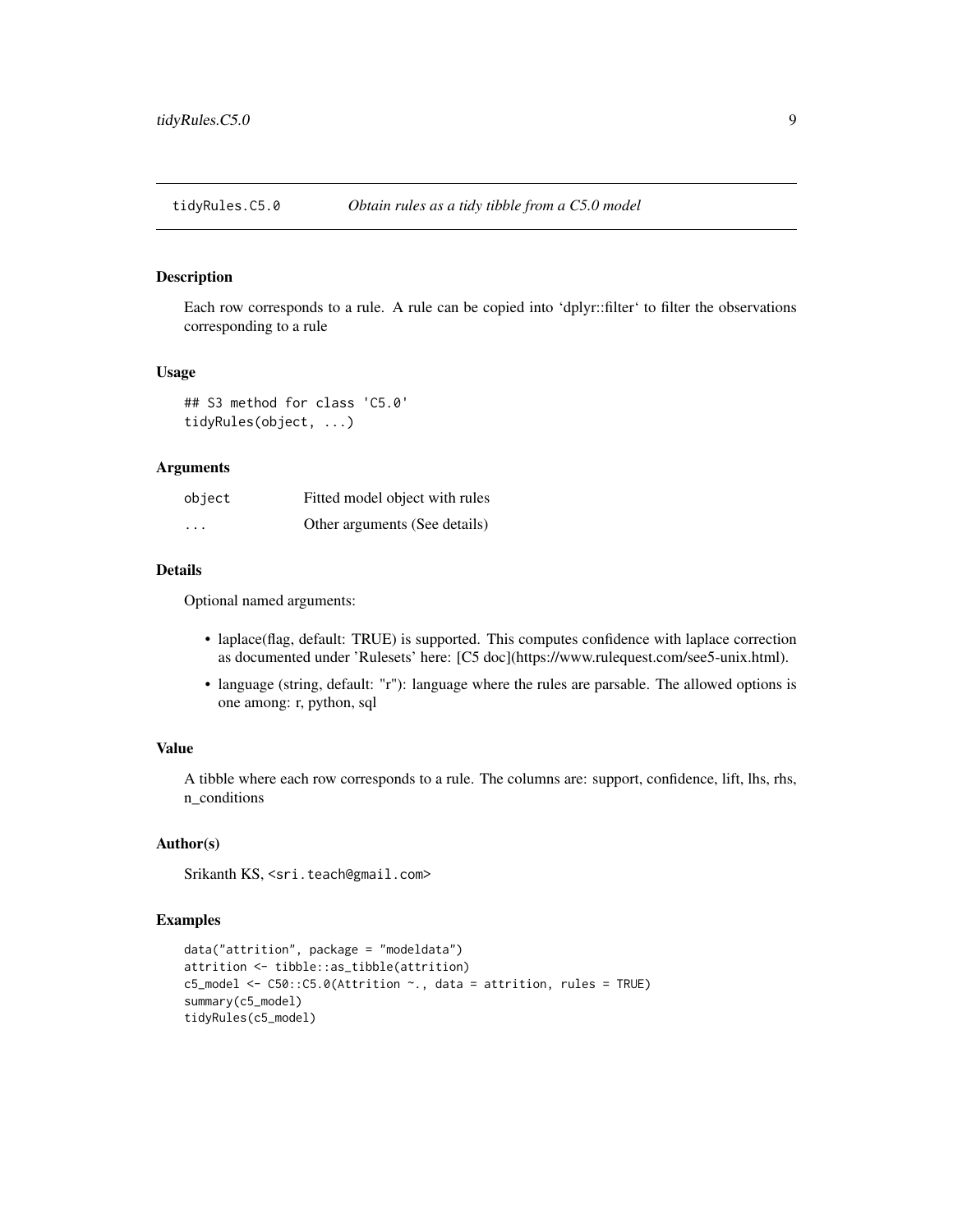<span id="page-9-0"></span>

#### Description

Each row corresponds to a rule. A rule can be copied into 'dplyr::filter' to filter the observations corresponding to a rule

#### Usage

```
## S3 method for class 'cubist'
tidyRules(object, ...)
```
#### Arguments

| object   | Fitted model object with rules     |
|----------|------------------------------------|
| $\cdots$ | Other arguments (currently unused) |

#### Details

When col\_classes argument is missing, an educated guess is made about class by parsing the RHS of sub-rule. This might sometimes not lead to a parsable rule.

Optional named arguments:

• language (string, default: "r"): language where the rules are parsable. The allowed options is one among: r, python, sql

#### Value

A tibble where each row corresponds to a rule. The columns are: support, mean, min, max, error, lhs, rhs and committee

#### Author(s)

Srikanth KS, <sri.teach@gmail.com>

```
data("attrition", package = "modeldata")
attrition <- tibble::as_tibble(attrition)
cols_att <- setdiff(colnames(attrition), c("MonthlyIncome", "Attrition"))
cb_att <-
  Cubic::cubic(x = attrition[, cols_att], y = attrition[["MonthlyIncome"]])tr_att <- tidyRules(cb_att)
tr_att
```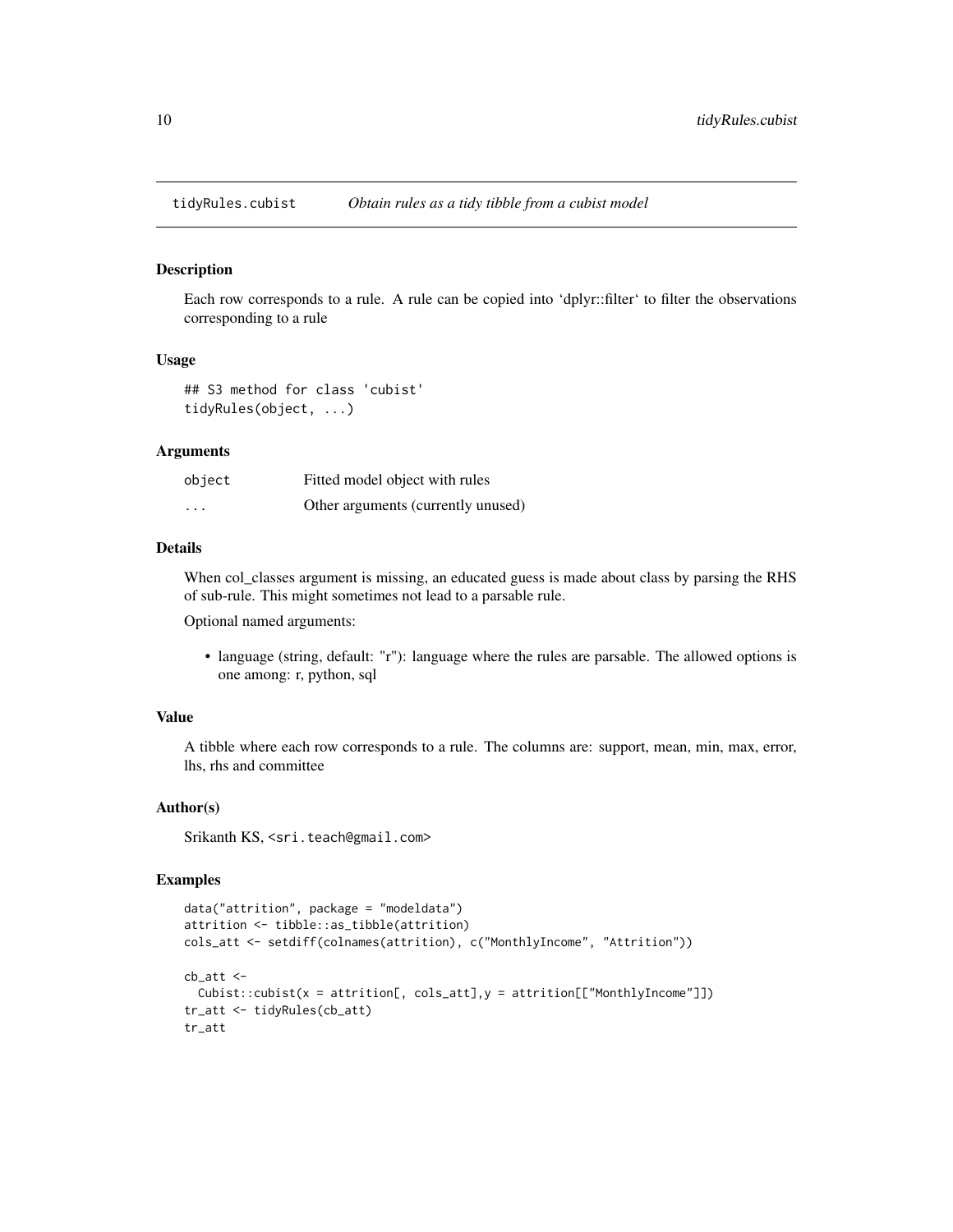<span id="page-10-0"></span>tidyRules.rpart *Obtain rules as a tidy tibble from a rpart model*

#### Description

Each row corresponds to a rule. A rule can be copied into 'dplyr::filter' to filter the observations corresponding to a rule

#### Usage

```
## S3 method for class 'rpart'
tidyRules(object, ...)
```
#### Arguments

| object                  | Fitted model object with rules     |
|-------------------------|------------------------------------|
| $\cdot$ $\cdot$ $\cdot$ | Other arguments (currently unused) |

#### Details

NOTE: For rpart rules, one should build the model without ordered factor variable. We recommend you to convert ordered factor to factor or integer class.

Optional named arguments:

• language (string, default: "r"): language where the rules are parsable. The allowed options is one among: r, python, sql

#### Value

A tibble where each row corresponds to a rule. The columns are: support, confidence, lift, LHS, RHS

# Author(s)

Amith Kumar U R, <amith54@gmail.com>

```
iris_rpart <- rpart::rpart(Species ~ .,data = iris)
tidyRules(iris_rpart)
```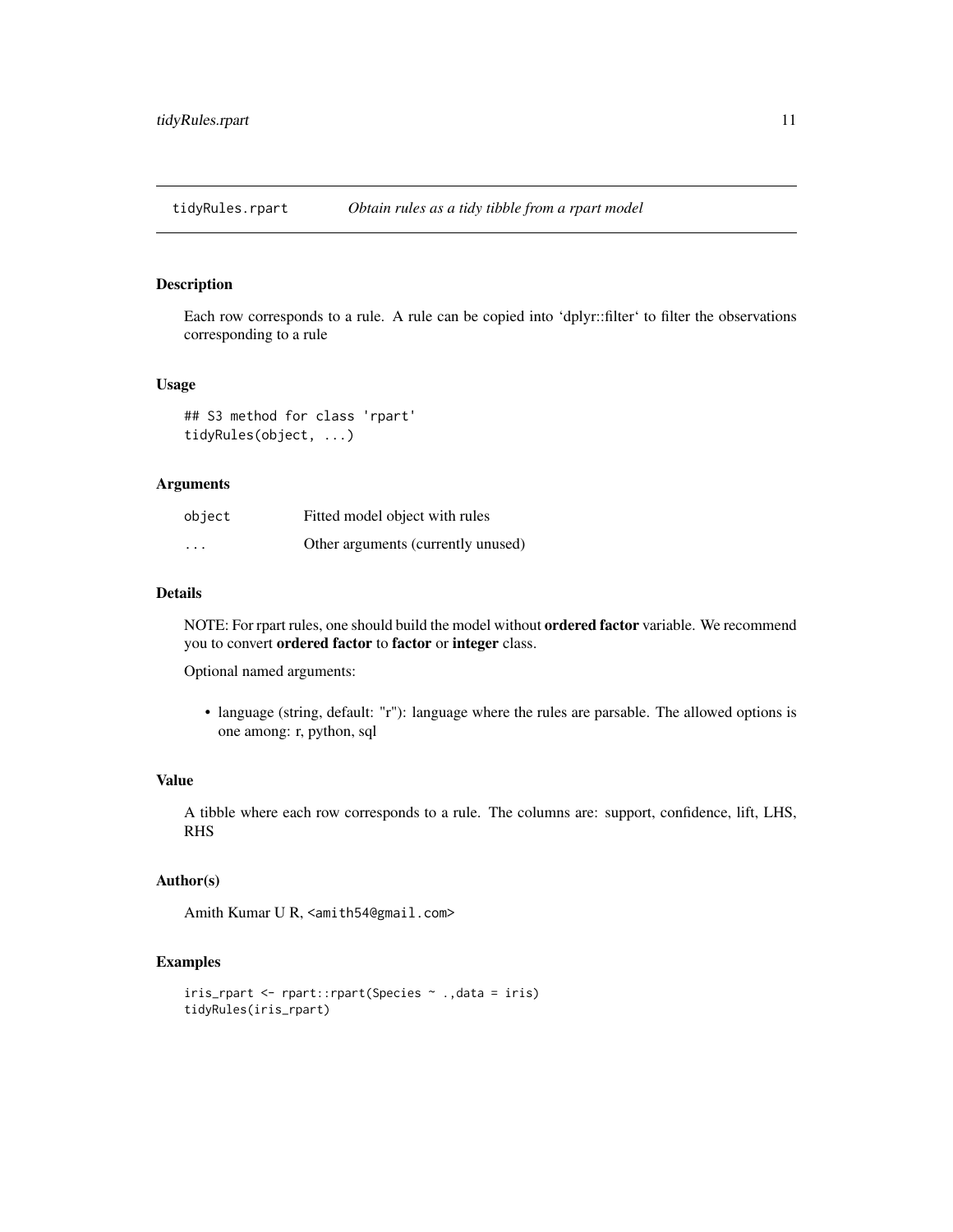<span id="page-11-0"></span>

# Description

Obtain variable names, type (numeric, ordered, factor) and levels as a tibble

#### Usage

```
varSpec(object)
```
# Arguments

object Cubist/C5 object

#### Value

A tibble with three columns: variable(character), type(character) and levels(a list-column). For numeric variables, levels are set to NA.

#### Author(s)

Srikanth KS, <sri.teach@gmail.com>

```
data("attrition", package = "modeldata")
attrition <- tibble::as_tibble(attrition)
cols_att <- setdiff(colnames(attrition), c("MonthlyIncome", "Attrition"))
```

```
cb_att <-
 Cubic::cubist(x = attrition[, cols_att], y = attrition[["MonthlyIncome"]])varSpec(cb_att)
```